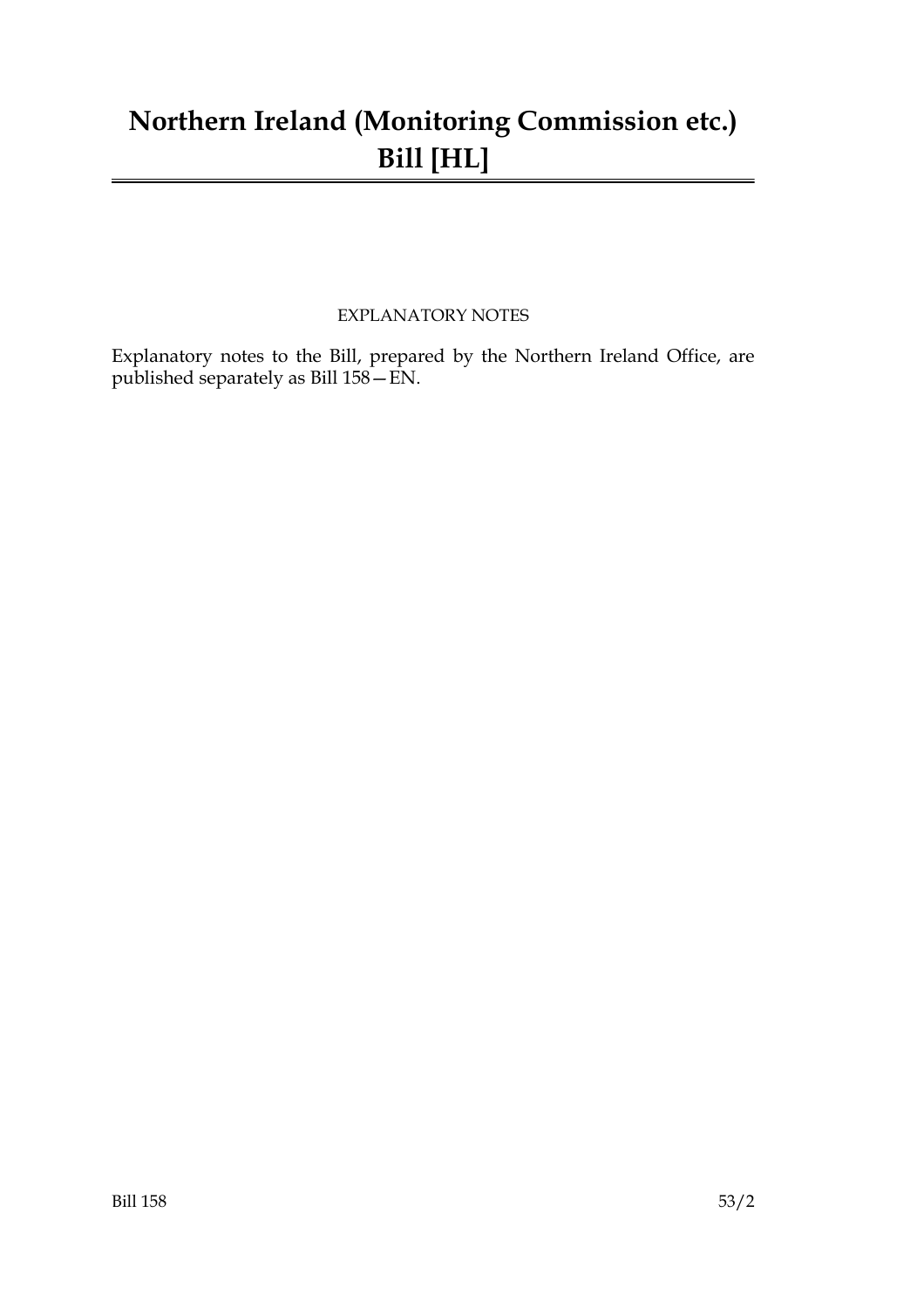## **Northern Ireland (Monitoring Commission etc.) Bill [HL]**

### **CONTENTS**

#### *Monitoring Commission*

- 1 The Monitoring Commission
- 2 Commission's duty to avoid prejudicial effects
- 3 Laying of Commission reports before Parliament

#### *Exclusion from Ministerial office*

- 4 Resolutions about exclusion
- 5 Secretary of State's powers in relation to exclusion
- 6 Secretary of State's powers in exceptional circumstances

#### *Other provisions*

- 7 Reduction of remuneration
- 8 Reduction of financial assistance
- 9 Censure resolutions

#### *General*

- 10 Secretary of State's directions: procedure etc
- 11 Secretary of State's duty to prepare reports
- 12 Short title, commencement and repeals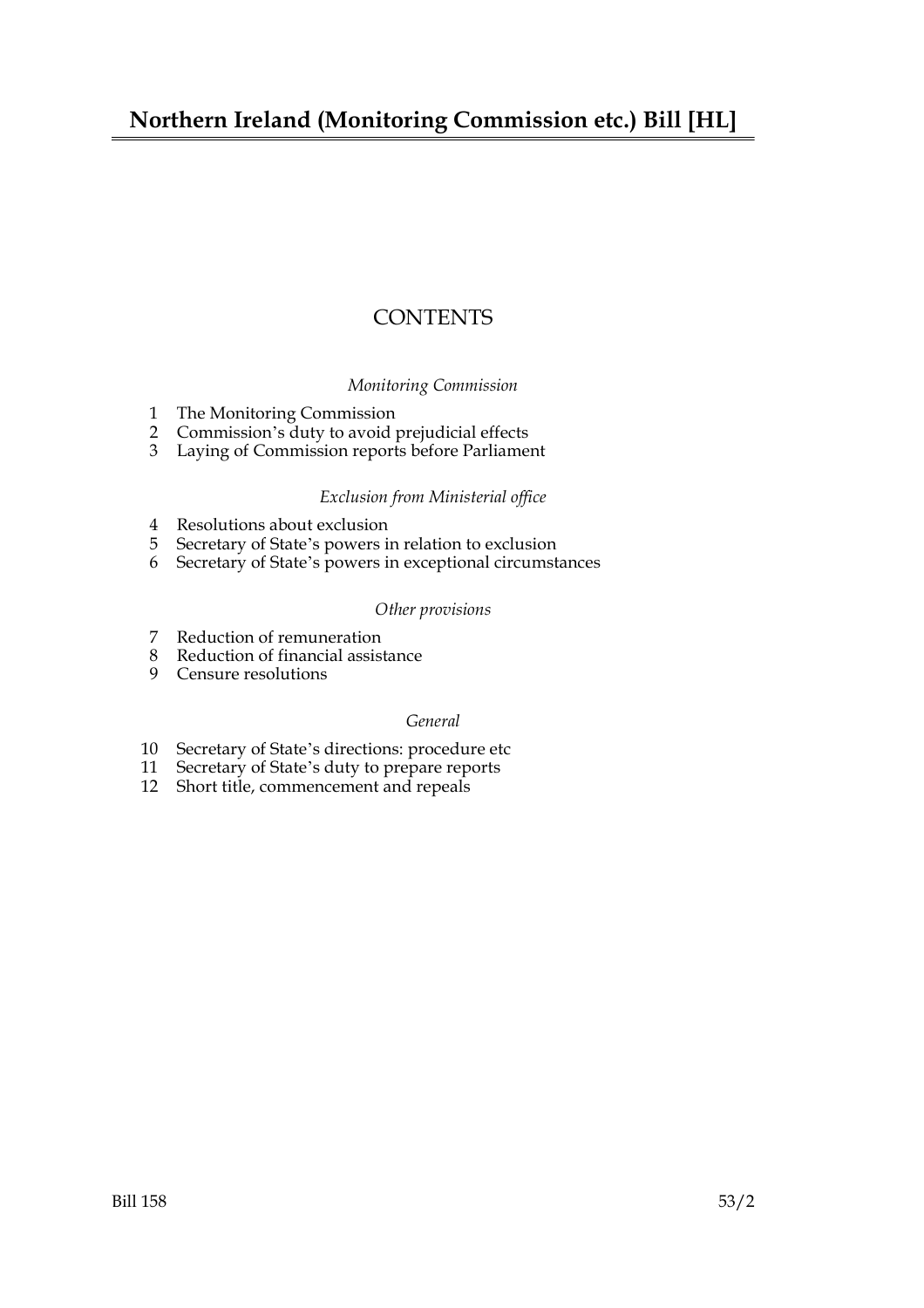# A **BILL**

#### TO

Make provision in connection with the establishment under international law of an independent commission with monitoring functions in relation to Northern Ireland; to make further provision about exclusion from Ministerial office in Northern Ireland; to make provision about reduction of remuneration of members of the Northern Ireland Assembly; to make provision about reduction of financial assistance under the Financial Assistance for Political Parties Act (Northern Ireland) 2000; to make provision about censure resolutions of the Northern Ireland Assembly; and for connected purposes.

E IT ENACTED by the Queen's most Excellent Majesty, by and with the advice and consent of the Lords Spiritual and Temporal, and Commons, in this present Parliament assembled, and by the authority of the same, as follows:  $\mathbf{B}_{\text{rel}}$ 

#### *Monitoring Commission*

#### **1 The Monitoring Commission**

- (1) In this Act, "the Monitoring Commission" means an independent organisation established, by an agreement made in connection with the affairs of Northern Ireland between Her Majesty's Government in the United Kingdom and the Government of Ireland, to carry out functions which include—
	- (a) monitoring activity by paramilitary groups,
	- (b) monitoring security normalisation, and
	- (c) reporting on claims relating to commitment to the observing of terms of the pledge of office set out in Schedule 4 to the Northern Ireland Act 1998 (c. 47). *10*
- (2) The Secretary of State may by order—
	- (a) confer on the Monitoring Commission the legal capacities of a body corporate;
	- (b) confer on the Monitoring Commission, in such cases, to such extent and with such modifications as the order may specify, any of the privileges *15*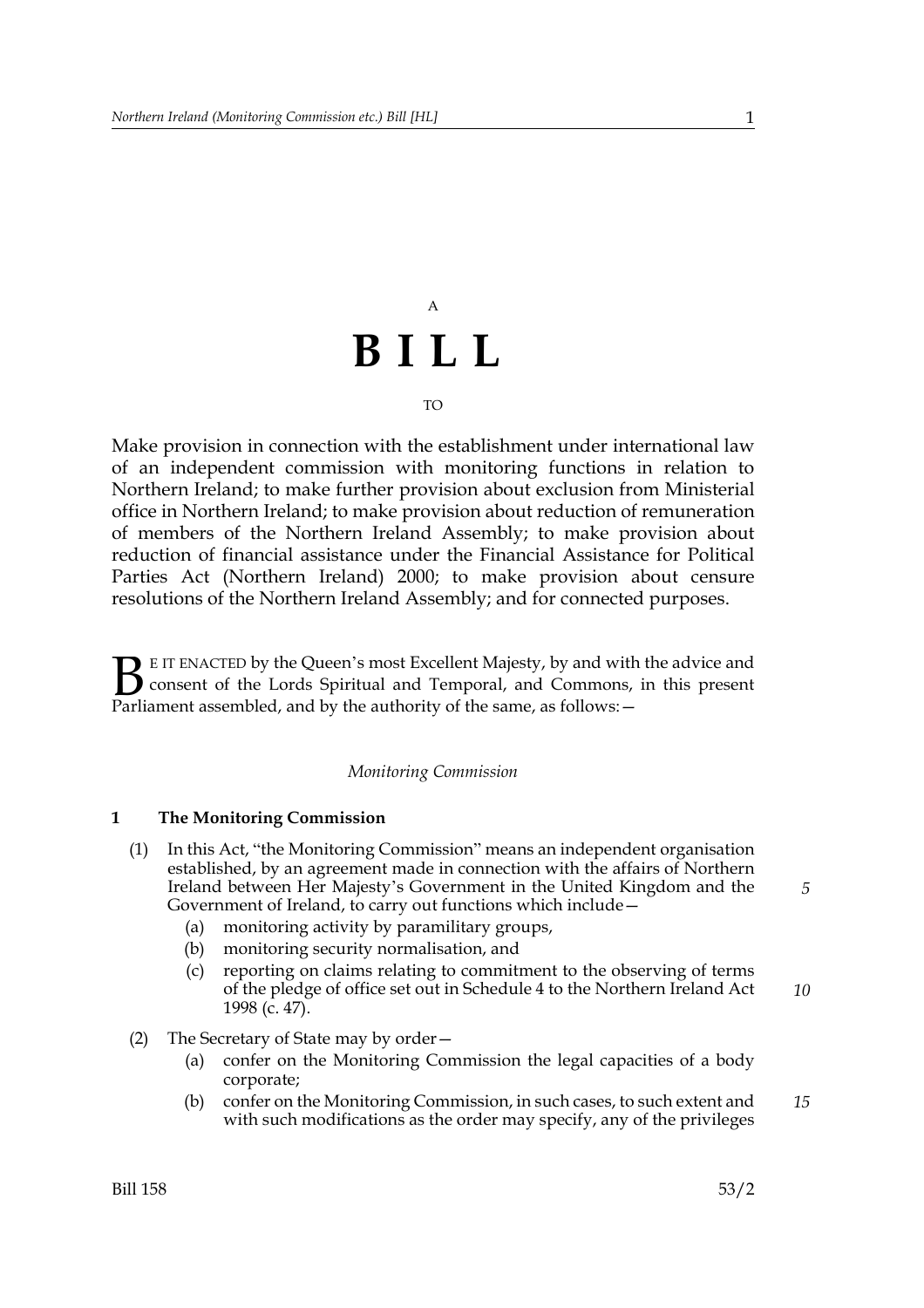and immunities set out in Part 1 of Schedule 1 to the International Organisations Act 1968 (c. 48);

- (c) confer on members and servants of the Monitoring Commission and members of their families who form part of their households, in such cases, to such extent and with such modifications as the order may specify, any of the privileges and immunities set out in Parts 2, 3 and 5 of that Schedule;
- (d) make provision about the waiver of privileges and immunities.
- (3) The reference in subsection  $(2)(c)$  to servants of the Monitoring Commission includes agents of, and persons carrying out work for or giving advice to, the Monitoring Commission. *10*
- (4) An order under subsection (2)—
	- (a) may make different provision for different cases (including different provision for different persons), and
	- (b) shall be made by statutory instrument which shall be subject to annulment in pursuance of a resolution of either House of Parliament. *15*
- (5) The Secretary of State—
	- (a) may make payments to the Monitoring Commission or to members of the Monitoring Commission, and
	- (b) may provide for the Monitoring Commission such premises and facilities, and the services of such staff, as he thinks appropriate. *20*

#### **2 Commission's duty to avoid prejudicial effects**

- (1) The Monitoring Commission shall not do anything in carrying out its functions which might—
	- (a) prejudice the national security interests of the United Kingdom or Ireland, *25*
	- (b) put at risk the safety or life of any person, or
	- (c) have a prejudicial effect on any present or future legal proceedings.
- (2) The duty under subsection (1) is owed to Her Majesty's Government in the United Kingdom.

**3 Laying of Commission reports before Parliament**

Where a report of the Monitoring Commission, or a report made by members of the Commission under the agreement establishing the Commission, is delivered by the Commission, or by members of the Commission, to Her Majesty's Government in the United Kingdom, the Secretary of State shall lay a copy of the report before each House of Parliament.

#### *Exclusion from Ministerial office*

#### **4 Resolutions about exclusion**

- (1) Section 30 of the Northern Ireland Act 1998 (c. 47) (exclusion of Ministers from office) is amended as follows.
- (2) In subsection (1) (exclusion of individual Minister), for "a period of twelve months beginning with the date of the resolution" there is substituted "such

*40*

*30*

*35*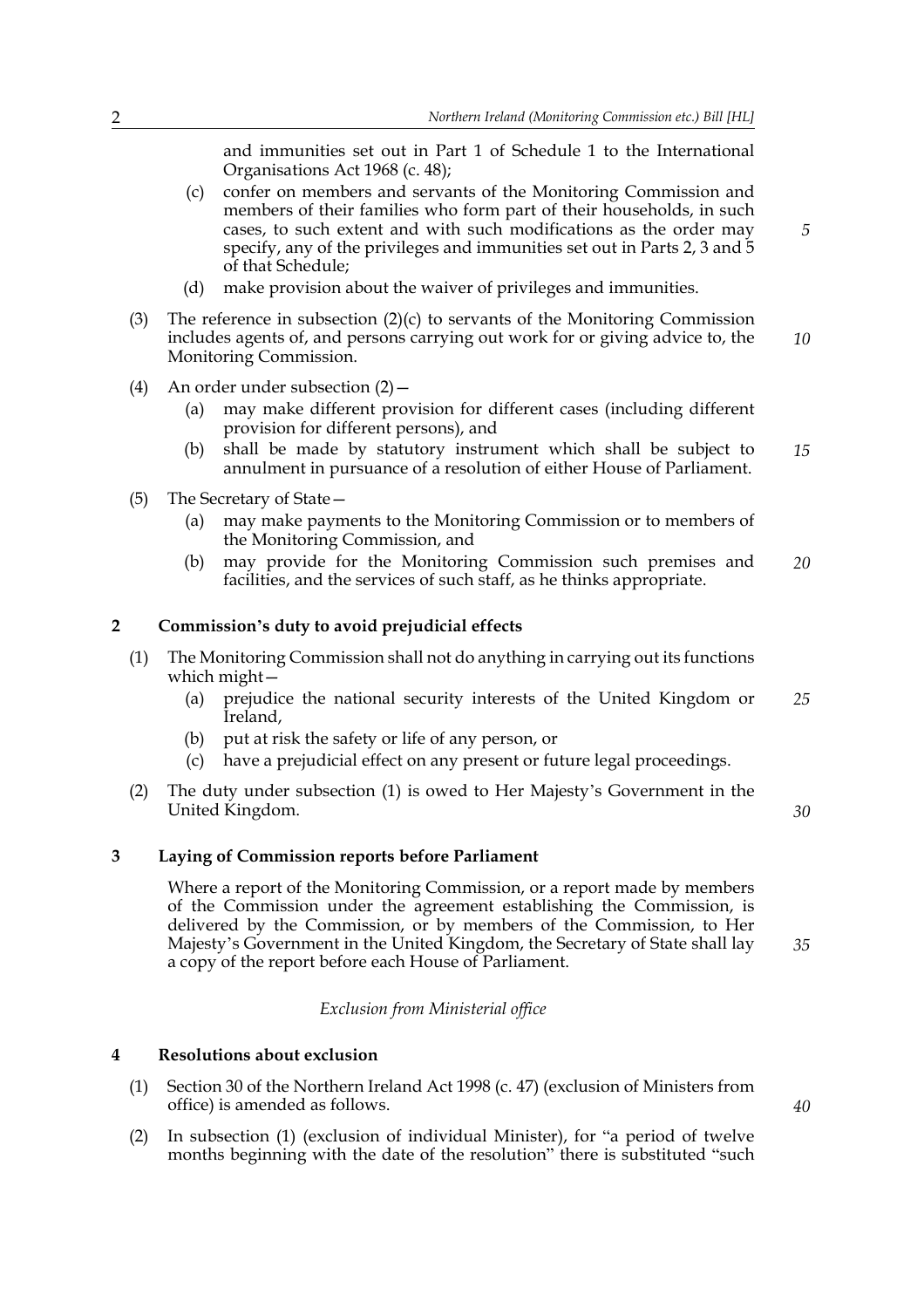period of not less than three months, and not more than twelve months, beginning with the date of the resolution as the resolution may provide".

- (3) After that subsection there is inserted—
	- "( $1A$ ) The Assembly may, before a period of exclusion under subsection  $(1)$ comes to an end, by resolution extend it until the end of such period of not less than three months, and not more than twelve months, beginning with the date of the resolution as the resolution may provide."
- (4) In subsection (2) (exclusion of members of party from holding office as Ministers or junior Ministers), for "a period of twelve months beginning with the date of the resolution" there is substituted "such period of not less than six months, and not more than twelve months, beginning with the date of the resolution as the resolution may provide". *10*
- (5) For subsection (3) there is substituted—
	- "(3) The Assembly may, before a period of exclusion under subsection (2) comes to an end, by resolution extend it until the end of such period of not less than six months, and not more than twelve months, beginning with the date of the resolution as the resolution may provide." *15*
- (6) In subsection (4) (ending exclusion), after "A period of exclusion" there is inserted "under subsection (1) or (2)".
- (7) For subsections (6) and (7) there is substituted—
	- "(6) If the Secretary of State is of the opinion that the Assembly ought to consider a resolution under this section, he shall serve a notice on the Presiding Officer requiring him to move a motion for such a resolution.
	- (7) In forming an opinion under subsection (6), the Secretary of State shall in particular take into account— *25*
		- (a) whether the person or party concerned is committed to the use now and in the future of only democratic and peaceful means to achieve his or its objectives;
		- (b) whether he or it has ceased to be involved in any acts of violence or of preparation for violence; *30*
		- (c) whether he or it is directing or promoting acts of violence by other persons;
		- (d) whether he or it is co-operating fully with any Commission of the kind referred to in section 7 of the Northern Ireland Arms Decommissioning Act 1997 (c. 7) in implementing the Decommissioning section of the Belfast Agreement; and *35*
		- (e) any recommendation about steps the Assembly might consider taking which is contained in a report—
			- (i) made by the Commission mentioned in section 1 of the Northern Ireland (Monitoring Commission) Act 2003, or *40*
			- (ii) made under the agreement establishing that Commission by members of that Commission."
- (8) At the end there is inserted—
	- "(9) In this section, a reference to a period of exclusion under any provision is, in the case of a period of exclusion under that provision which has been extended, a reference to that period as extended." *45*

*5*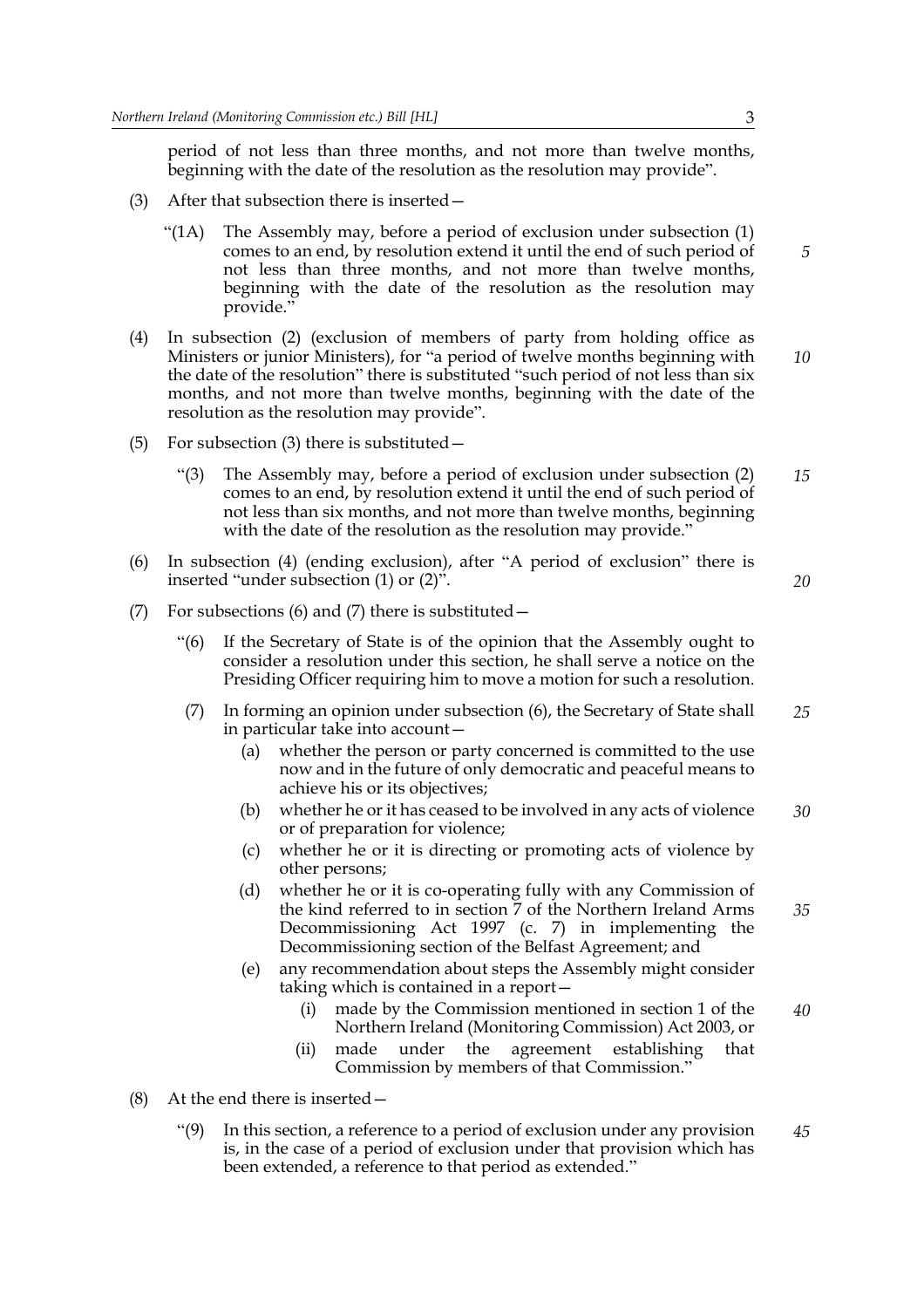#### **5 Secretary of State's powers in relation to exclusion**

(1) After section 30 of the Northern Ireland Act 1998 (c. 47) there is inserted  $-$ 

#### **"30A Secretary of State's powers in relation to exclusion**

- (1) This section applies if—
	- (a) the Monitoring Commission has, or members of that Commission have under the agreement establishing it, made a report containing a recommendation about steps the Assembly might consider taking;
	- (b) the taking of those steps by the Assembly requires the passing by it of a resolution under section  $30(1)$ ,  $(1A)$ ,  $(2)$  or  $(3)$  in relation to a Minister, junior Minister or political party; and
	- (c) the first motion for a resolution under that provision in relation to the Minister, junior Minister or political party concerned that is put to the vote after the making of the report does not attract cross-community support.
- (2) Where this section applies because of the failure of a motion for a resolution under section 30(1), the Secretary of State may by direction exclude the Minister or junior Minister concerned from holding office as a Minister or junior Minister for such period of not less than three months, and not more than twelve months, beginning with the date of the direction as the direction may provide (subject to subsection (4)).
- (3) Where this section applies because of the failure of a motion for a resolution under section 30(1A), the Secretary of State may, before the period of exclusion to which the motion related comes to an end, by direction extend it until the end of such period of not less than three months, and not more than twelve months, beginning with the date of the direction as the direction may provide (subject to subsection (4)).
- (4) The Secretary of State may exercise the power under subsection (2) or (3) only if he is satisfied that the Minister or junior Minister concerned—
	- (a) is not committed to non-violence and exclusively peaceful and democratic means; or
	- (b) has failed to observe any other terms of the pledge of office.
- (5) Where this section applies because of the failure of a motion for a resolution under section 30(2), the Secretary of State may by direction exclude members of the political party concerned from holding office as Ministers or junior Ministers for such period of not less than six months, and not more than twelve months, beginning with the date of the direction as the direction may provide (subject to subsection (7)). *35*
- (6) Where this section applies because of the failure of a motion for a resolution under section 30(3), the Secretary of State may, before the period of exclusion to which the motion related comes to an end, by direction extend it until the end of such period of not less than six months, and not more than twelve months, beginning with the date of the direction as the direction may provide (subject to subsection (7)). *40 45*
- (7) The Secretary of State may exercise the power under subsection (5) or (6) only if he is satisfied that the political party concerned—

*15*

*5*

*10*

*20*

*30*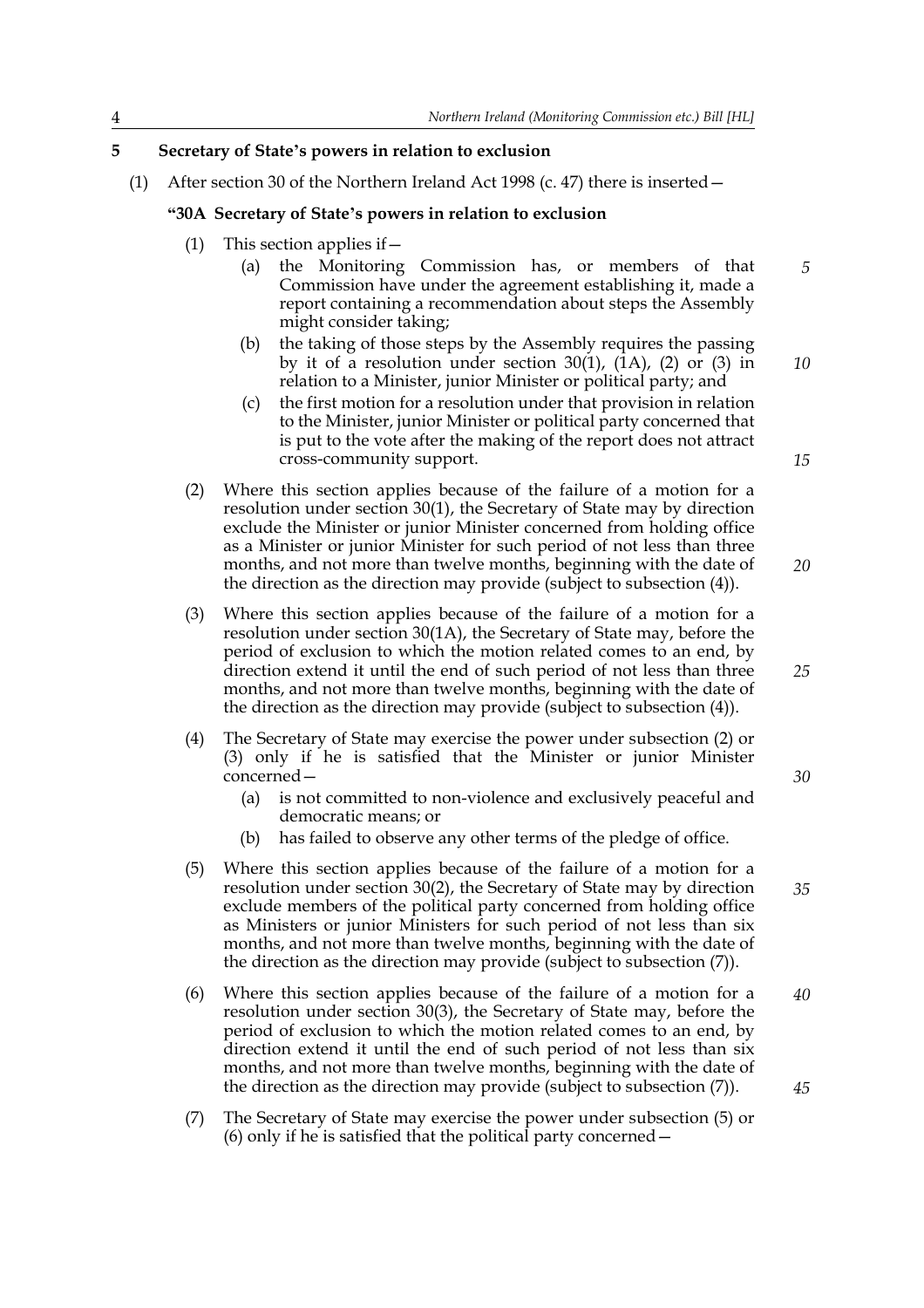- (a) is not committed to non-violence and exclusively peaceful and democratic means; or
- (b) is not committed to such of its members as are or might become Ministers or junior Ministers observing the other terms of the pledge of office.
- (8) A period of exclusion under subsection (2) or (5) shall come to an end  $if -$ 
	- (a) the Secretary of State by direction so provides; or
	- (b) the Assembly is dissolved.
- (9) In subsection (1)(a) "the Monitoring Commission" means the Commission mentioned in section 1 of the Northern Ireland (Monitoring Commission) Act 2003. *10*
- (10) In this section, a reference to a period of exclusion under any provision is, in the case of a period of exclusion under that provision which has been extended, a reference to that period as extended."
- (2) In section 18 of that Act (which provides for the filling of Ministerial offices), in subsection (1) (occasions when offices are to be filled in accordance with the section), for paragraph (d) there is substituted—
	- "(d) a direction which causes one or more Ministerial offices to become vacant is given under section 30A(5);
	- (da) a period of exclusion under section  $30(2)$  or  $30A(5)$  comes to an end; or".
- (3) In subsection (12)(b) of that section (application of section where party excluded under section 30(2)), after "party's period of exclusion" there is inserted "under that provision".
- (4) In that section, after subsection (12) there is inserted—
	- " $(12A)$  Where -
		- (a) the Secretary of State has given a direction under section 30A(5) in respect of a political party; and
		- (b) the party's period of exclusion under that provision has not come to an end, *30*

the party shall be disregarded for the purposes of any application of subsections (2) to (6)."

- (5) At the end of that section there is inserted—
	- "(14) In this section, a reference to a period of exclusion under any provision is, in the case of a period of exclusion under that provision which has been extended, a reference to that period as extended." *35*
- (6) In section 30 of that Act (exclusion of Ministers from office by resolution of the Assembly)—
	- (a) in subsection (1A) (power to extend period of exclusion under subsection (1)), after "subsection (1)" there is inserted "or section 30A(2)", and *40*
	- (b) in subsection (3) (power to extend period of exclusion under subsection (2)), after "subsection (2)" there is inserted "or section 30A(5)".

*5*

*15*

*20*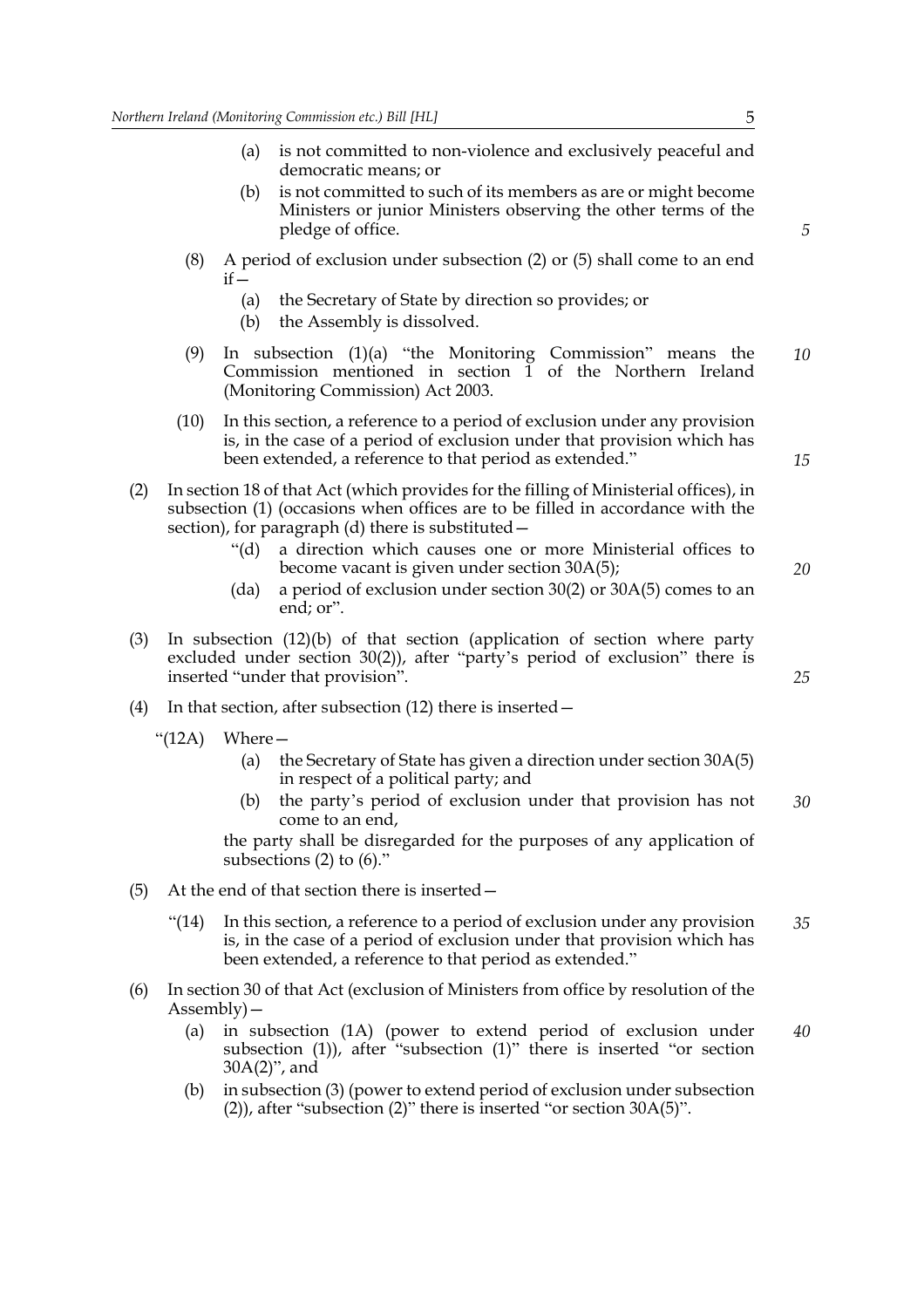#### **6 Secretary of State's powers in exceptional circumstances**

After section 30A of the Northern Ireland Act 1998 (c. 47) there is inserted—

#### **"30B Secretary of State's powers in exceptional circumstances**

- (1) Notwithstanding the provisions of section 30A, under exceptional circumstances the Secretary of State may by direction temporarily exclude a Minister or junior Minister.
- (2) An exclusion under subsection (1) shall only remain in effect until either—
	- (a) a report from the Commission has been made; or
	- (b) the Assembly has considered a resolution under 30(1) or (2); or *10*
	- (c) a period of two weeks has elapsed.
- (3) in subsection (1) "exceptional circumstances" include where—
	- (a) there is insufficient time for the Commission to make a report; and
	- (b) there is insufficient time for the Assembly to consider a resolution under section 30(1) or (2). *15*
- (4) A direction made under this section shall be in writing and shall be laid before Parliament after the direction is given."

#### *Other provisions*

#### **7 Reduction of remuneration**

(1) After section 47 of the Northern Ireland Act 1998 (c. 47) there is inserted—

#### **"47A Resolutions about reduction of remuneration**

- (1) If, in relation to the salary payable under section 47 to a Minister or junior Minister, the Assembly resolves that the whole or a specified part of the salary payable for a specified period shall not be payable—
	- (a) because he is not committed to non-violence and exclusively peaceful and democratic means, or
	- (b) because of any failure of his to observe any other terms of the pledge of office,

the salary payable to him under that section shall be reduced accordingly. *30*

- (2) If, in relation to the salaries payable under section 47 to members of the Assembly who are members of a particular political party, the Assembly resolves that the whole or a specified part of the salaries payable for a specified period shall not be payable—
	- (a) because that party is not committed to non-violence and exclusively peaceful and democratic means, or
	- (b) because it is not committed to such of its members as are or might become Ministers or junior Ministers observing the other terms of the pledge of office,

the salaries payable to them under that section shall be reduced accordingly.

*20*

*25*

*5*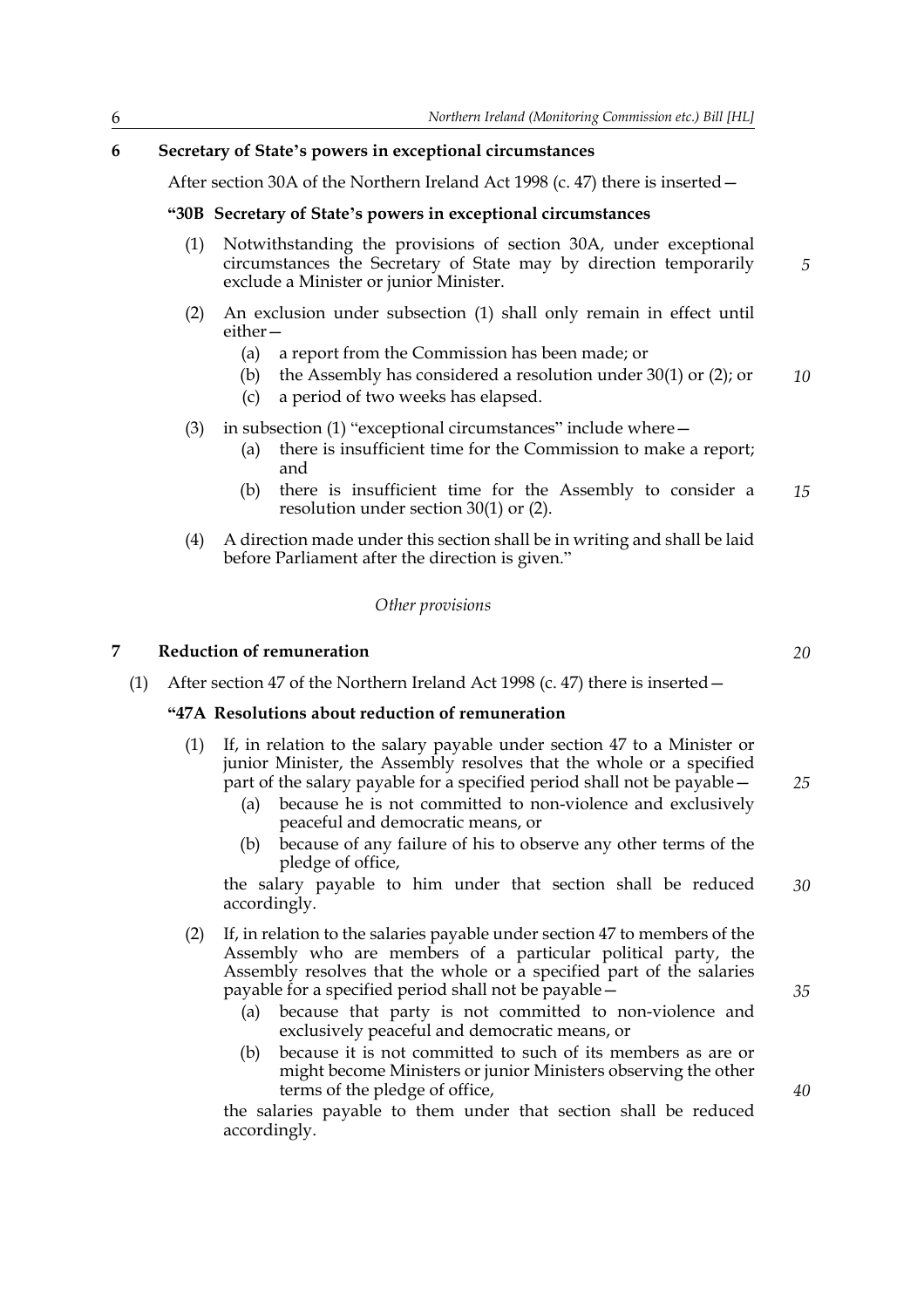- (3) The Assembly may, before the end of the period by reference to which a reduction under subsection (1) or (2) falls to be made, by resolution extend that period.
- (4) The Assembly may, before the end of the period by reference to which provision for non-payability under section 47B(2) or (5) applies, by resolution extend that period.
- (5) The period by reference to which a reduction under subsection (1) or (2) falls to be made shall come to an end if the Assembly—
	- (a) is dissolved; or
	- (b) resolves to bring the reduction to an end.
- (6) A motion for a resolution under this section shall not be moved unless—
	- (a) it is supported by at least 30 members of the Assembly;
	- (b) it is moved by the First Minister and the deputy First Minister acting jointly; or
	- (c) it is moved by the Presiding Officer in pursuance of a notice under subsection (7).
- (7) If the Secretary of State is of the opinion that the Assembly ought to consider a resolution under this section, he shall serve a notice on the Presiding Officer requiring him to move a motion for such a resolution.
- (8) In forming an opinion under subsection (7), the Secretary of State shall in particular take into account the matters listed in section 30(7).
- (9) A resolution under this section shall not be passed without crosscommunity support.
- (10) In this section, a reference to  $-$ 
	- (a) the period by reference to which a reduction under subsection (1) or (2) falls to be made, or
	- (b) the period by reference to which provision for non-payability under section 47B(2) or (5) applies,

is, where the period has been extended, a reference to the period as extended. *30*

#### **47B Secretary of State's powers in relation to reduction of remuneration**

- (1) This section applies if  $-$ 
	- (a) the Monitoring Commission has, or members of that Commission have under the agreement establishing it, made a report containing a recommendation about steps the Assembly might consider taking;
	- (b) the taking of those steps by the Assembly requires the passing by it of a resolution under section  $47A(1)$ ,  $(2)$ ,  $(3)$  or  $(4)$  in relation to a Minister, junior Minister or political party; and
	- (c) the first motion for a resolution under that provision in relation to the Minister, junior Minister or political party concerned that is put to the vote after the making of the report does not attract cross-community support.
- (2) Where this section applies because of the failure of a motion for a resolution under section 47A(1), the Secretary of State may, in relation to the salary payable under section 47 to the Minister or junior Minister *45*

*5*

*10*

*15*

*20*

*25*

*35*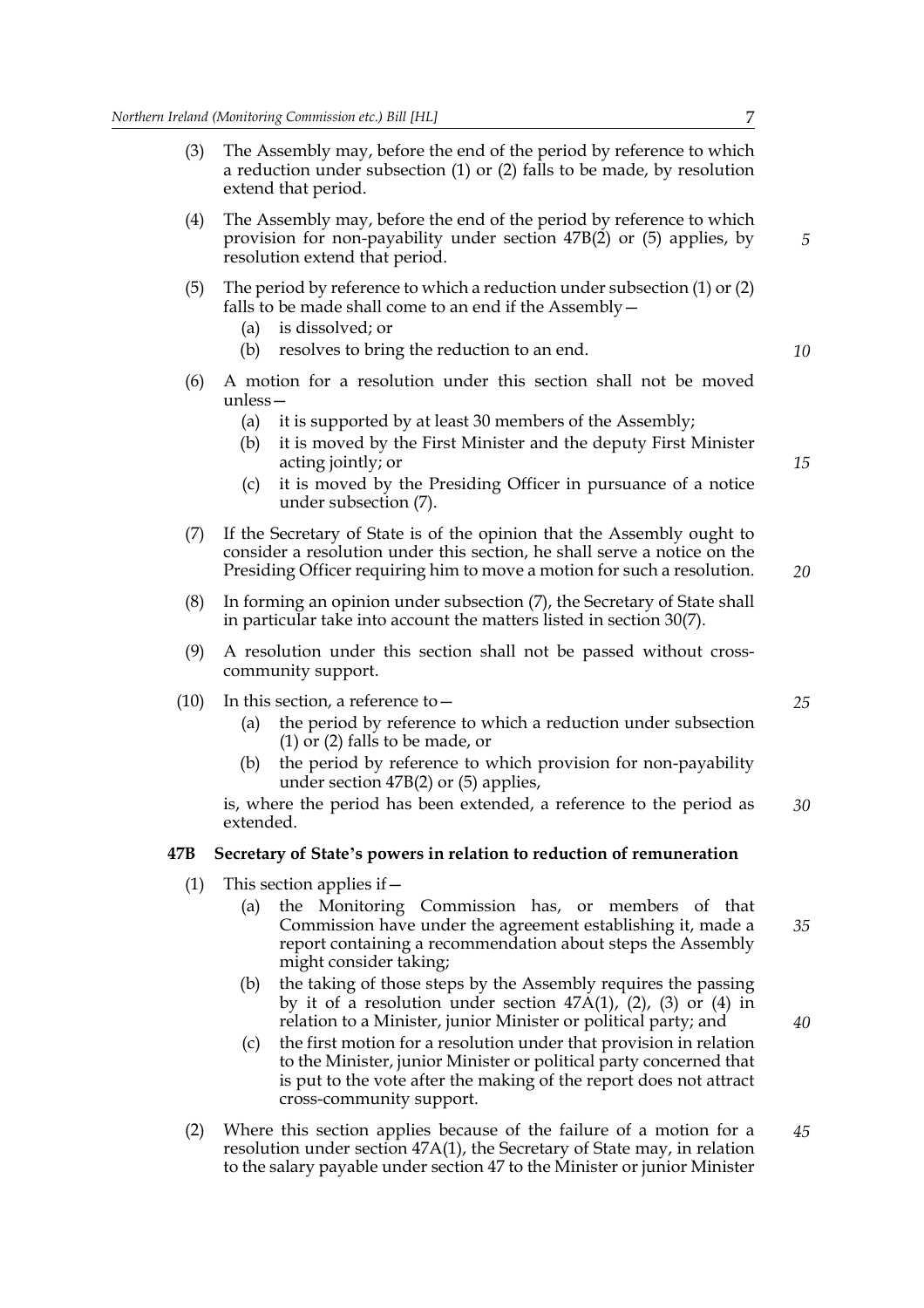concerned, by direction provide that the whole or a specified part of the salary payable for a specified period shall not be payable (subject to subsection (4)).

- (3) Where this section applies because of  $-$ 
	- (a) the failure of a motion for a resolution under section 47A(3) to extend a period by reference to which a reduction under section 47A(1) falls to be made, or
	- (b) the failure of a motion for a resolution under section 47A(4) to extend a period by reference to which provision for nonpayability under subsection (2) applies,

the Secretary of State may, before the end of that period, by direction extend that period (subject to subsection (4)).

- (4) The Secretary of State may exercise the power under subsection (2) or (3) only if he is satisfied that the Minister or junior Minister concerned—
	- (a) is not committed to non-violence and exclusively peaceful and democratic means; or
	- (b) has failed to observe any other terms of the pledge of office.
- (5) Where this section applies because of the failure of a motion for a resolution under section 47A(2), the Secretary of State may, in relation to the salaries payable under section 47 to members of the Assembly who are members of the political party concerned, by direction provide that the whole or a specified part of the salaries payable for a specified period shall not be payable (subject to subsection (7)). *20*

#### (6) Where this section applies because of—

- (a) the failure of a motion for a resolution under section 47A(3) to extend a period by reference to which a reduction under section 47A(2) falls to be made, or
- (b) the failure of a motion for a resolution under section 47A(4) to extend a period by reference to which provision for nonpayability under subsection (5) applies, *30*

the Secretary of State may, before the end of that period, by direction extend that period (subject to subsection (7)).

#### (7) The Secretary of State may exercise the power under subsection (5) or (6) only if he is satisfied that the political party concerned—

- (a) is not committed to non-violence and exclusively peaceful and democratic means; or
- (b) is not committed to such of its members as are or might become Ministers or junior Ministers observing the other terms of the pledge of office.
- (8) The period by reference to which provision for non-payability under subsection (2) or (5) applies shall come to an end if  $-$ 
	- (a) the Secretary of State by direction so provides; or
	- (b) the Assembly is dissolved.
- (9) In subsection (1)(a) "the Monitoring Commission" means the Commission mentioned in section 1 of the Northern Ireland (Monitoring Commission) Act 2003. *45*
- (10) In this section, a reference to—

*5*

*10*

*15*

*25*

*35*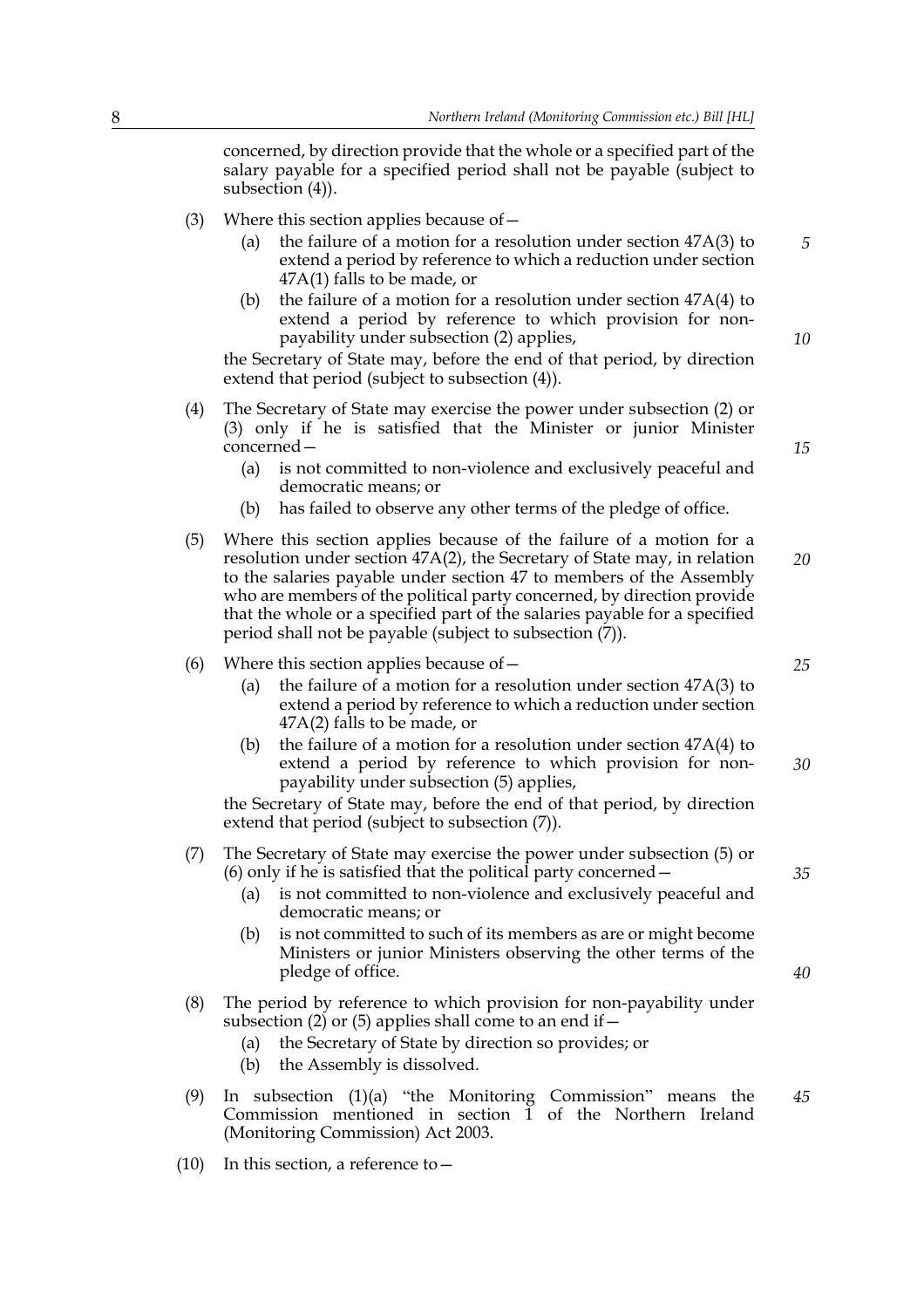- (a) the period by reference to which provision for non-payability under subsection (2) or (5) applies, or
- (b) the period by reference to which a reduction under section  $47A(1)$  or (2) falls to be made,

is, where the period has been extended, a reference to the period as extended.

#### **47C Sections 47A and 47B: specified periods and extensions**

- (1) A period specified under section  $47A(1)$  or (2) or  $47B(2)$  or (5)
	- (a) shall begin no earlier than the end of the day when the resolution or direction specifying it is passed or given;
	- (b) shall begin no later than the end of the period of one month beginning with that day; and
	- (c) shall not be longer than 12 months.
- (2) The power under section 47A(3) or (4) or 47B(3) or (6) to extend a period is a power to extend it until the end of such period of not more than 12 months beginning with the date of the resolution, or direction, by which the power is exercised as the resolution or direction may provide." *15*
- (2) In section 48 of that Act (pensions of members), after subsection (2) there is inserted—
	- "(2A) Where any salary payable to a person under section 47 is not payable because of either or both of sections 47A and 47B, any provision made under this section for the payment of pensions which has effect in relation to him shall apply as if the salary were payable."

#### **8 Reduction of financial assistance**

After section 51 of the Northern Ireland Act 1998 (c. 47) there is inserted—

#### **"51A Resolutions about reduction of financial assistance**

- (1) If the Assembly resolves that the whole or a specified part of any financial assistance payable for a specified period under the Financial Assistance for Political Parties Act (Northern Ireland) 2000 to a particular political party shall not be payable—
	- (a) because it is not committed to non-violence and exclusively peaceful and democratic means, or
	- (b) because it is not committed to such of its members as are or might become Ministers or junior Ministers observing the other terms of the pledge of office,

the financial assistance payable to it under that Act shall be reduced accordingly.

- (2) The Assembly may, before the end of the period by reference to which a reduction under subsection (1) falls to be made, by resolution extend that period.
- (3) The Assembly may, before the end of the period by reference to which provision for non-payability under section 51B(2) applies, by resolution extend that period.

*5*

*10*

*20*

*25*

*30*

*35*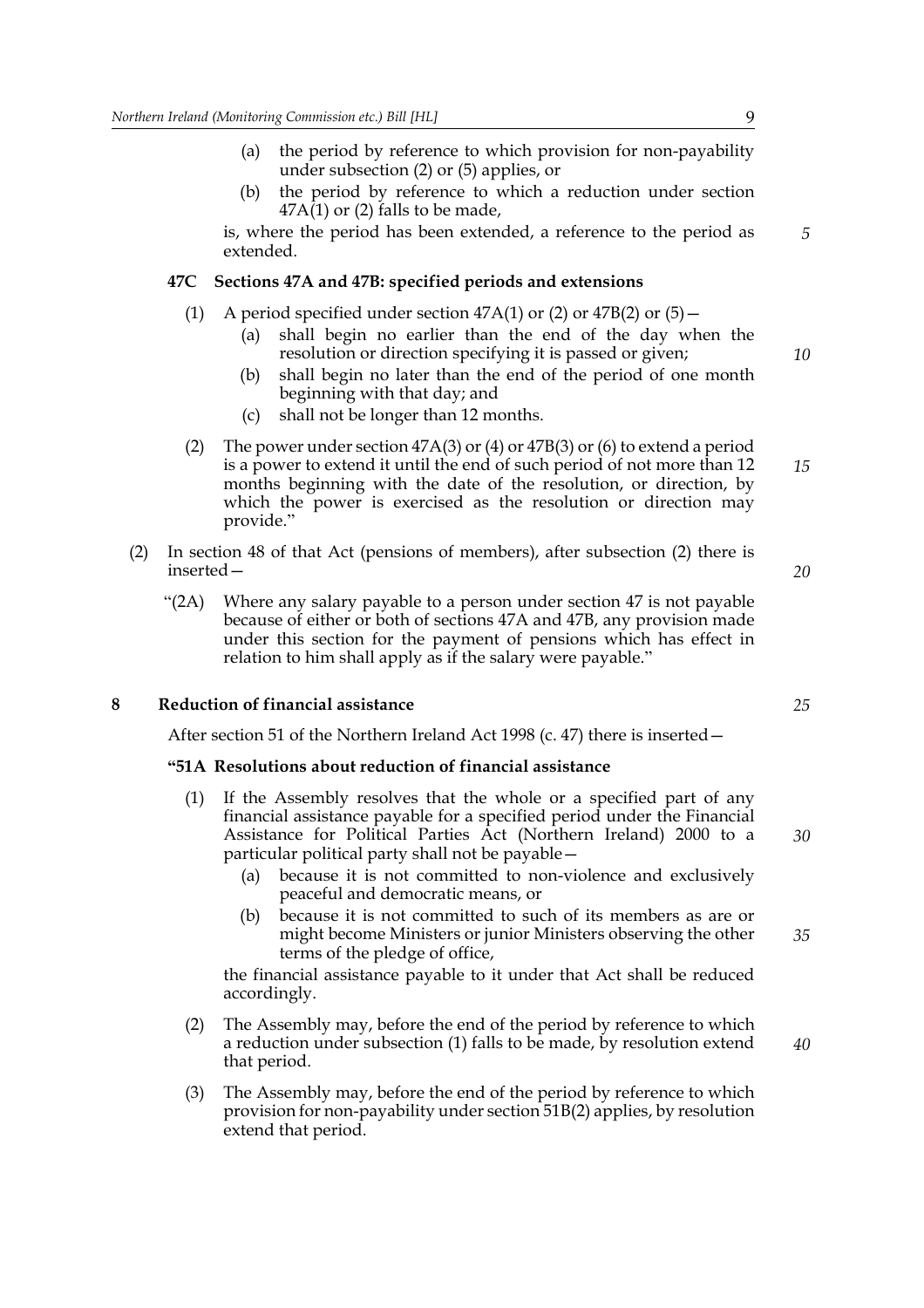- (4) The period by reference to which a reduction under subsection (1) falls to be made shall come to an end if the Assembly—
	- (a) is dissolved; or
	- (b) resolves to bring the reduction to an end.
- (5) A motion for a resolution under this section shall not be moved unless— *5*
	- (a) it is supported by at least 30 members of the Assembly;
	- (b) it is moved by the First Minister and the deputy First Minister acting jointly; or
	- (c) it is moved by the Presiding Officer in pursuance of a notice under subsection (6). *10*
- (6) If the Secretary of State is of the opinion that the Assembly ought to consider a resolution under this section, he shall serve a notice on the Presiding Officer requiring him to move a motion for such a resolution.
- (7) In forming an opinion under subsection (6), the Secretary of State shall in particular take into account the matters listed in section 30(7). *15*
- (8) A resolution under this section shall not be passed without crosscommunity support.
- (9) In this section, a reference to  $-$ 
	- (a) the period by reference to which a reduction under subsection (1) falls to be made, or *20*
	- (b) the period by reference to which provision for non-payability under section 51B(2) applies,

is, where the period has been extended, a reference to the period as extended.

#### **51B Secretary of State's powers in relation to reduction of financial assistance**

- (1) This section applies if  $-$ 
	- (a) the Monitoring Commission has, or members of that Commission have under the agreement establishing it, made a report containing a recommendation about steps the Assembly might consider taking; *30*
	- (b) the taking of those steps by the Assembly requires the passing by it of a resolution under section 51A(1), (2) or (3) in relation to a political party; and
	- (c) the first motion for a resolution under that provision in relation to the political party concerned that is put to the vote after the making of the report does not attract cross-community support.
- (2) Where this section applies because of the failure of a motion for a resolution under section 51A(1), the Secretary of State may by direction provide that the whole or a specified part of any financial assistance payable for a specified period under the Financial Assistance for Political Parties Act (Northern Ireland) 2000 to the political party concerned shall not be payable (subject to subsection (5)). *40*
- (3) Where this section applies because of the failure of a motion for a resolution under section 51A(2) to extend the period by reference to which a reduction under section 51A(1) falls to be made, the Secretary *45*

*25*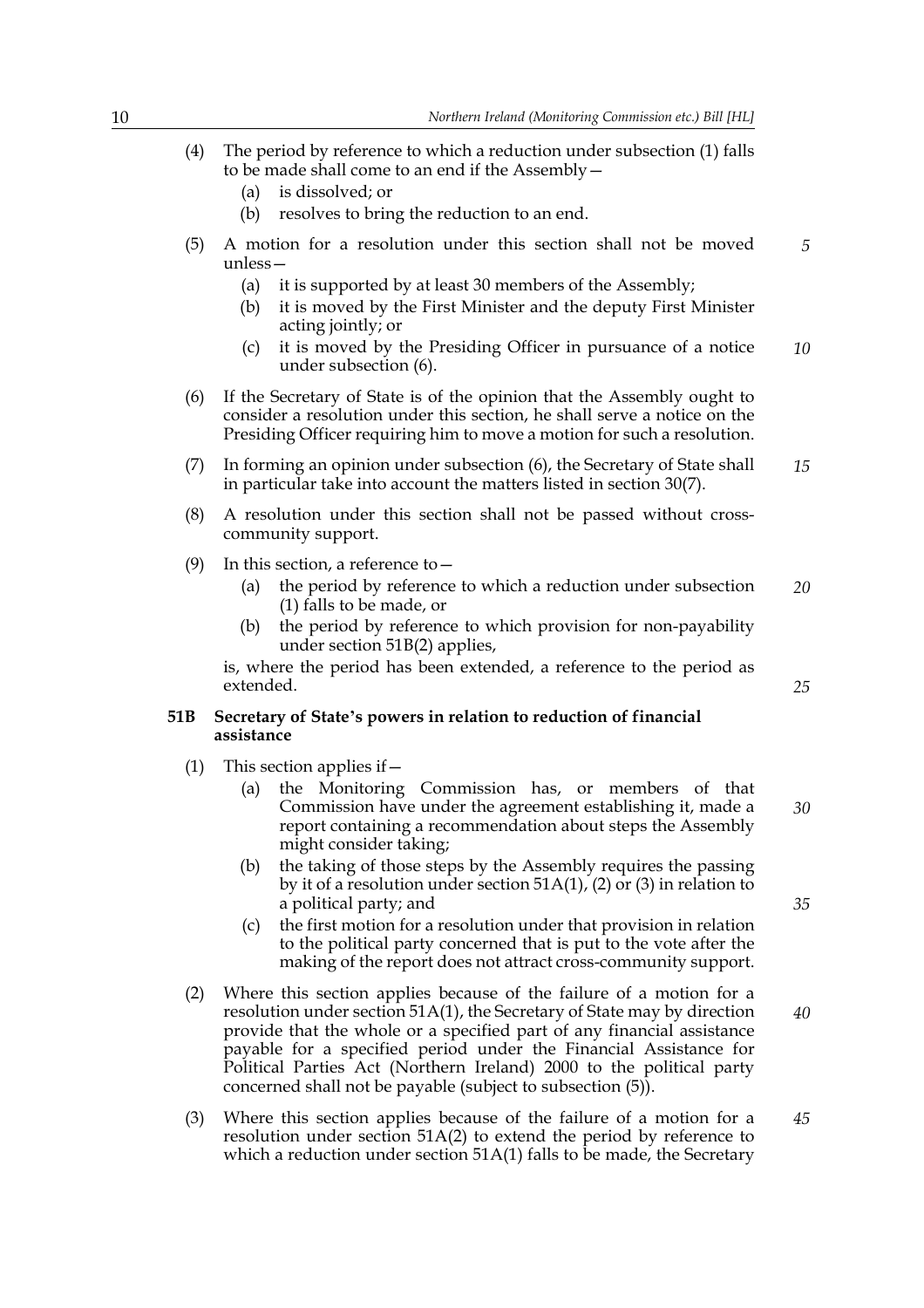of State may, before the end of that period, by direction extend that period (subject to subsection (5)).

- (4) Where this section applies because of the failure of a motion for a resolution under section 51A(3) to extend the period by reference to which provision for non-payability under subsection (2) applies, the Secretary of State may, before the end of that period, by direction extend that period (subject to subsection (5)).
- (5) The Secretary of State may exercise the power under subsection (2), (3) or (4) only if he is satisfied that the political party concerned—
	- (a) is not committed to non-violence and exclusively peaceful and democratic means; or *10*
	- (b) is not committed to such of its members as are or might become Ministers or junior Ministers observing the other terms of the pledge of office.
- (6) The period by reference to which provision for non-payability under subsection (2) applies shall come to an end if  $-$ *15*
	- (a) the Secretary of State by direction so provides; or
	- (b) the Assembly is dissolved.
- (7) In subsection  $(1)(a)$  "the Monitoring Commission" means the Commission mentioned in section 1 of the Northern Ireland (Monitoring Commission) Act 2003. *20*
- (8) In this section, a reference to  $-$ 
	- (a) the period by reference to which provision for non-payability under subsection (2) applies, or
	- (b) the period by reference to which a reduction under section  $51A(1)$  falls to be made, *25*

is, where the period has been extended, a reference to the period as extended.

#### **51C Sections 51A and 51B: specified periods and extensions**

- (1) A period specified under section  $51A(1)$  or  $51B(2)$  -
	- (a) shall begin no earlier than the end of the day when the resolution or direction specifying it is passed or given;
	- (b) shall begin no later than the end of the financial year in which that day falls; and
	- (c) shall not be longer than 12 months.
- (2) The power under section 51A(2) or (3) or 51B(3) or (4) to extend a period is a power to extend it until the end of such period of not more than 12 months beginning with the date of the resolution, or direction, by which the power is exercised as the resolution or direction may provide."

#### **9 Censure resolutions**

After section 51C of the Northern Ireland Act 1998 (c. 47) there is inserted—

#### **"51D Censure resolutions**

(1) This section applies to the following resolutions of the Assembly—

*5*

*35*

*40*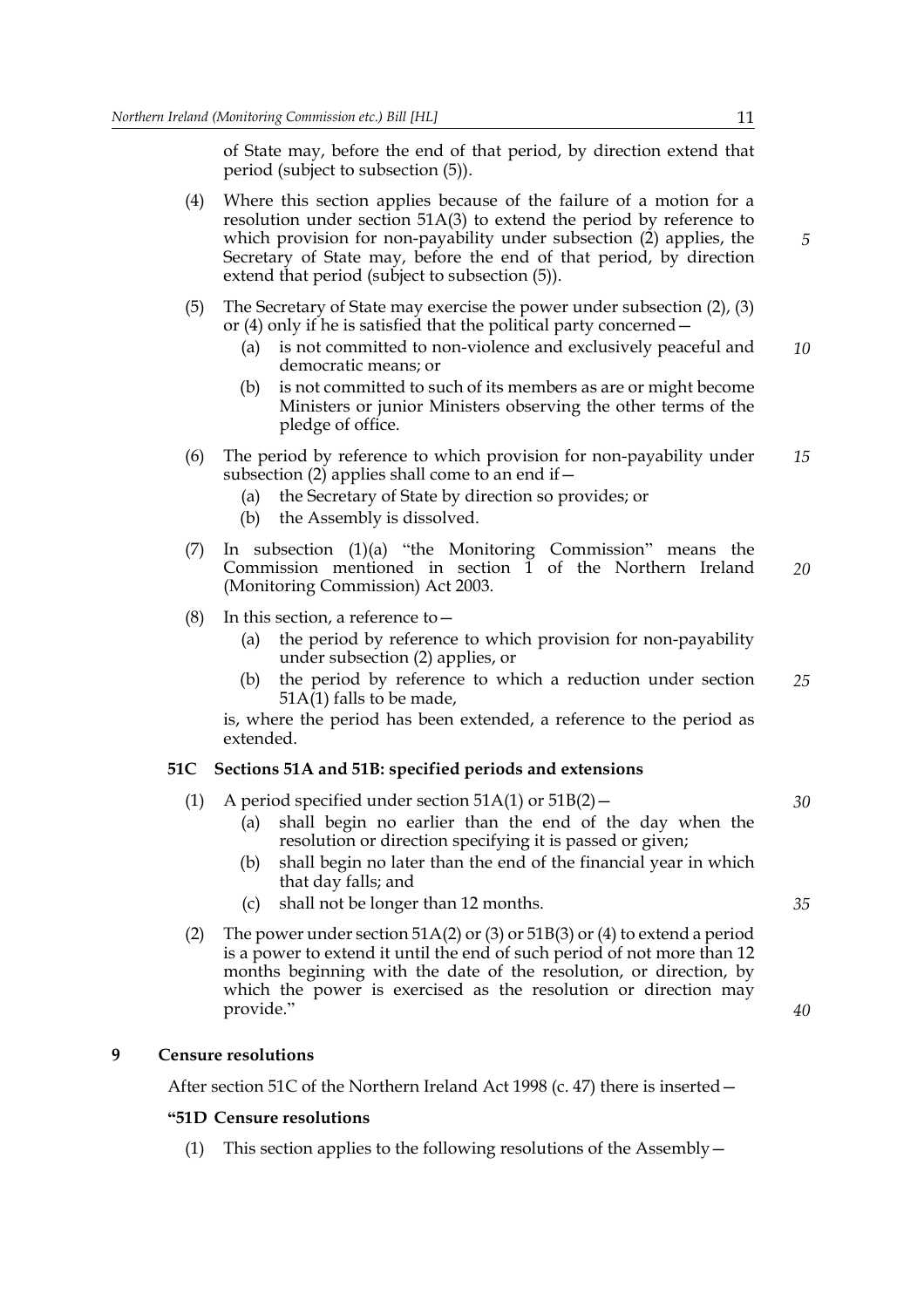- (a) a resolution censuring a Minister or junior Minister—
	- (i) because he is not committed to non-violence and exclusively peaceful and democratic means; or
	- (ii) because of any failure of his to observe any other terms of the pledge of office;
- (b) a resolution censuring a political party—
	- (i) because it is not committed to non-violence and exclusively peaceful and democratic means; or
	- (ii) because it is not committed to such of its members as are or might become Ministers or junior Ministers observing the other terms of the pledge of office. *10*
- (2) A motion for a resolution to which this section applies shall not be moved unless—
	- (a) it is supported by at least 30 members of the Assembly;
	- (b) it is moved by the First Minister and the deputy First Minister acting jointly; or *15*
	- (c) it is moved by the Presiding Officer in pursuance of a notice under subsection (3).
- (3) If the Secretary of State is of the opinion that the Assembly ought to consider a resolution to which this section applies, he shall serve a notice on the Presiding Officer requiring him to move a motion for such a resolution. *20*
- (4) In forming an opinion under subsection (3), the Secretary of State shall in particular take into account the matters listed in section 30(7).
- (5) A resolution to which this section applies shall not be passed without cross-community support." *25*

#### *General*

#### **10 Secretary of State's directions: procedure etc**

(1) After section 95 of the Northern Ireland Act 1998 (c. 47) there is inserted—

#### **"95A Directions under sections 30A, 47B and 51B**

- (1) A direction under section 30A, 47B or 51B shall be in writing.
- (2) A copy of the document containing a direction under section  $30A(8)(a)$ , 47B(8)(a) or 51B(6)(a) shall be laid before Parliament after the direction is given.
- (3) A direction under section 30A, 47B or 51B, other than one to which subsection (2) above applies, shall not be given unless a draft of the document containing it has been laid before and approved by resolution of each House of Parliament. *35*
- (4) Subsection (3) does not apply to a direction if the direction declares that the Secretary of State considers it expedient for the direction to be made without the approval mentioned in that subsection, but subsections (5) to (7) apply to the direction instead.

*5*

*30*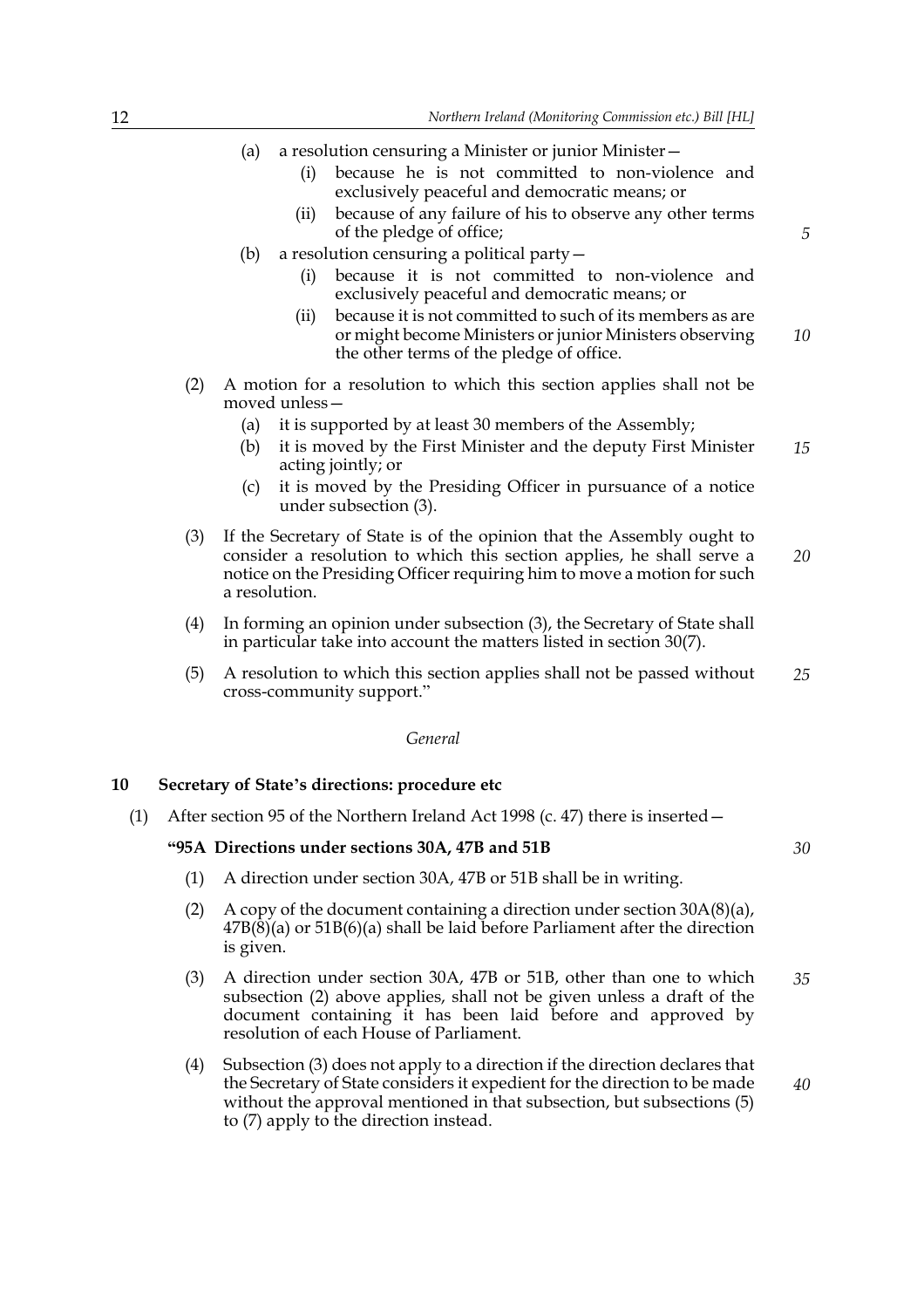- (5) A copy of the document containing the direction shall be laid before Parliament after the direction is given.
- (6) If the direction is not approved by each House of Parliament before the end of the period of 40 days beginning with the date of the direction, it shall cease to have effect at the end of that period if it has not already ceased to have effect under subsection (7).
- (7) If on any day during that period of 40 days either House of Parliament, in proceedings on a motion that (or to the effect that) the direction be approved, comes to a decision rejecting the direction, the direction shall cease to have effect at the end of that day.
- (8) In calculating a period of 40 days for purposes of subsections (6) and (7), no account is to be taken of any time during which—
	- (a) Parliament is dissolved or prorogued; or
	- (b) both Houses are adjourned for more than four days.
- (9) If the document, or a draft of the document, containing a direction under section 30A, 47B or 51B would, apart from this subsection, be treated for the purposes of the Standing Orders of either House of Parliament as a hybrid instrument, it shall proceed in that House as if it were not such an instrument. *15*
- (10) Schedule 12A (effect of application of subsection (6) or (7)) shall have effect. *20*
- (11) The Documentary Evidence Act 1868 shall apply to a direction given by the Secretary of State under section 30A, 47B or 51B as it applies to an order made by him."
- (2) In section 18 of that Act (which provides for the filling of Ministerial offices), after subsection (12A) there is inserted— *25*
	- "(12B) Where a direction under section 30A(5) ceases to have effect under section 95A(6) or (7), its so ceasing to have effect shall for the purposes of subsection (1)(da) be taken not to involve the coming to an end of a period of exclusion under section 30A(5)."
- (3) After Schedule 12 to that Act there is inserted—

#### "SCHEDULE 12A Section 95A

EFFECT OF APPLICATION OF SECTION 95A(6) OR (7)

*Directions under section 30A(5): Northern Ireland Ministers and junior Ministers*

- 1 (1) Paragraphs 2 to 4 apply where a direction under section 30A(5) ceases to have effect under section 95A(6) or (7). *35*
	- (2) In those paragraphs "the relevant time" means the time when the direction so ceases to have effect.
- 2 (1) A person who holds office as a Northern Ireland Minister or junior Minister immediately before the relevant time shall cease at the relevant time to hold that office if another person—
	- (a) held that office immediately before the direction was given, but

*5*

*10*

```
40
```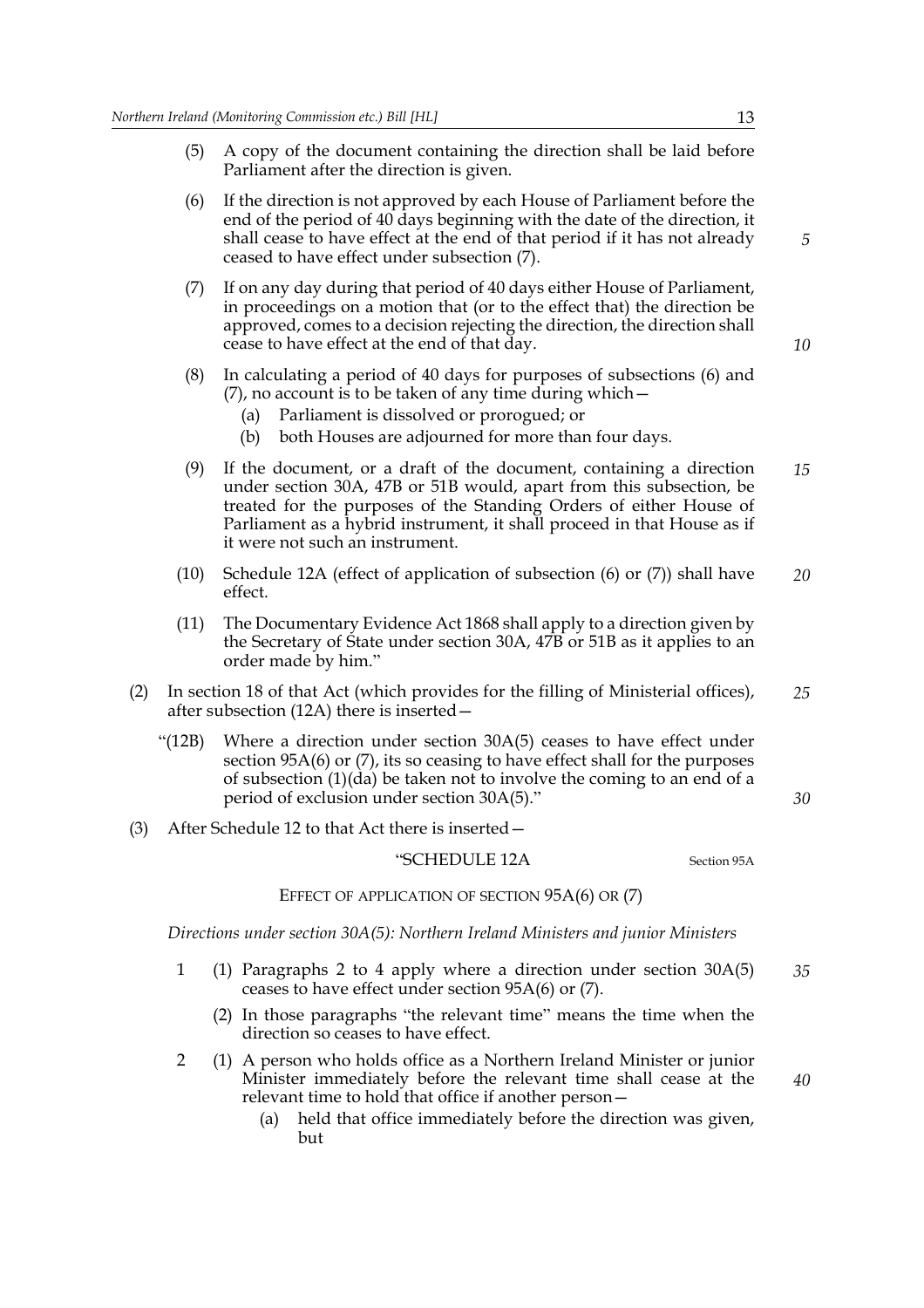- (b) ceased to hold it by reason of his being excluded by the direction.
- (2) That other person shall fill the vacancy if he remains eligible to hold that office.
- $3 \qquad \qquad \text{If} \qquad$ 
	- (a) an office of Northern Ireland Minister or junior Minister is vacant immediately before the relevant time, and
	- (b) immediately before the direction was given that office was held by a person who ceased to hold it by reason of his being excluded by the direction,

that person shall fill the vacancy if he remains eligible to hold that office.

4 Section 18(10) (and section 18(11)), and any provision made under section 19(3)(a) for the filling of vacancies, shall have effect subject to paragraphs 2 and 3.

*Directions under section 30A(2) or (5): the First Minister and deputy First Minister*

- 5 (1) Paragraphs 6 to 8 apply where a direction under section 30A(2) or (5) ceases to have effect under section 95A(6) or (7).
	- (2) In those paragraphs—
		- "the relevant time" means the time when the direction so ceases to have effect; *20*
		- "the relevant offices" means the office of First Minister and the office of deputy First Minister.
- 6 (1) Sub-paragraphs (2) to (4) apply where—
	- (a) as respects each of the relevant offices, the person who holds that office immediately before the relevant time did not hold it immediately before the direction was given, and *25*
	- (b) as respects at least one of the relevant offices, the person who held that office immediately before the direction was given ceased to hold it by reason of his being excluded by the direction. *30*
	- (2) The persons holding the relevant offices immediately before the relevant time shall cease at that time to hold those offices.
	- (3) As respects each of the relevant offices, the person (if any) who held that office immediately before the direction was given shall fill the vacancy in that office if—
		- (a) he remains eligible to hold that office, and
		- (b) the person who held the other of the relevant offices immediately before the direction was given remains eligible to hold it.
	- (4) If the vacancies in the relevant offices are filled under sub-paragraph (3), section 16(8) shall not apply by reason of the operation of subparagraph (2).
- 7 (1) Sub-paragraphs (2) to (4) apply where—
	- (a) as respects one of the relevant offices, the person who holds it immediately before the relevant time held it immediately before the direction was given, and *45*

*10*

*5*

*15*

*35*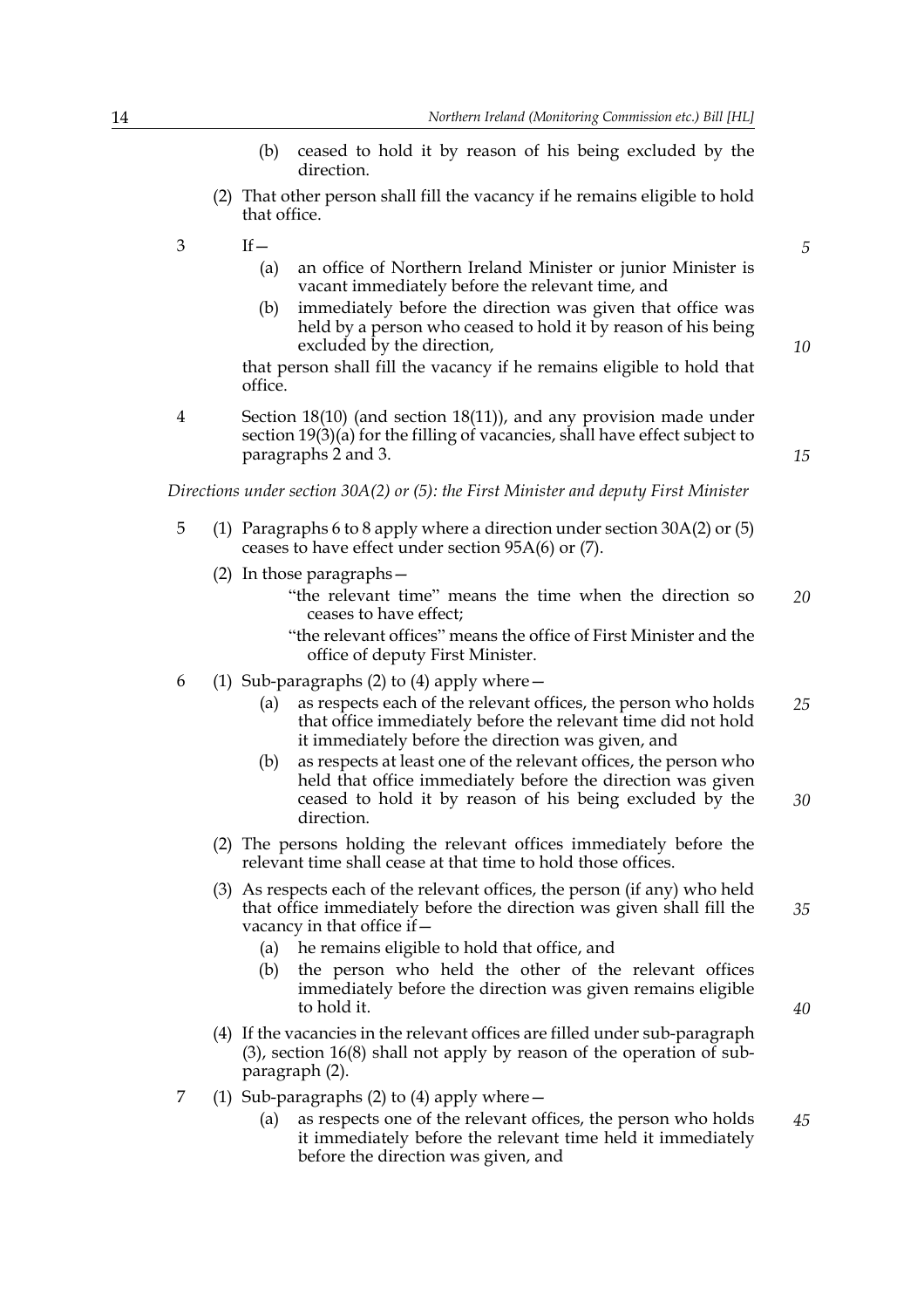- (b) as respects the other of the relevant offices—
	- (i) the person who holds it immediately before the relevant time did not hold it immediately before the direction was given, and
	- (ii) the person who held it immediately before the direction was given ceased to hold it by reason of his being excluded by the direction.
- (2) The person who holds the office mentioned in sub-paragraph (1)(b) immediately before the relevant time shall cease at that time to hold that office.
- (3) The person who held that office immediately before the direction was given shall fill the vacancy in that office if he remains eligible to hold that office.
- (4) If the vacancy in that office is filled under sub-paragraph (3), section 16(7) shall not apply by reason of the operation of sub-paragraph (2).
- 8 (1) Sub-paragraphs (2) to (4) apply where—
	- (a) each of the relevant offices is vacant immediately before the relevant time as a result of having become vacant within the six weeks ending with that time, and
	- (b) as respects at least one of the relevant offices, the person who held it immediately before the direction was given ceased to hold it by reason of his being excluded by the direction. *20*
	- (2) As respects each of the relevant offices, the person (if any) who held that office immediately before the direction was given shall fill the vacancy in that office if—
		- (a) he remains eligible to hold that office, and
		- (b) the person who held the other of the relevant offices immediately before the direction was given remains eligible to hold it.
	- (3) If the vacancies in the relevant offices are filled under sub-paragraph (2), no proceedings, or further proceedings, shall be taken under section 16 for the purpose of filling them. *30*
	- (4) If those vacancies are not filled under that sub-paragraph, the proceedings for an election under section 16 for the purpose of filling them shall be started afresh with the period of six weeks mentioned in section 16(8) being taken for the purposes of this Act to begin with the relevant time.

*Directions under section 47B or 51B*

- 9 (1) Sub-paragraphs (2) and (3) apply where a direction under section 47B or 51B ceases to have effect under section 95A(6) or (7).
	- (2) After the direction has so ceased to have effect, any determination—
		- (a) of the sums payable under section 47 or under the Financial Assistance for Political Parties Act (Northern Ireland) 2000, or
		- (b) of when any such sums become due,

shall be made as though the direction had never had effect.

(3) Payment shall be made of any sums which would have been paid but for the direction.

*5*

*10*

*15*

*25*

*40*

*45*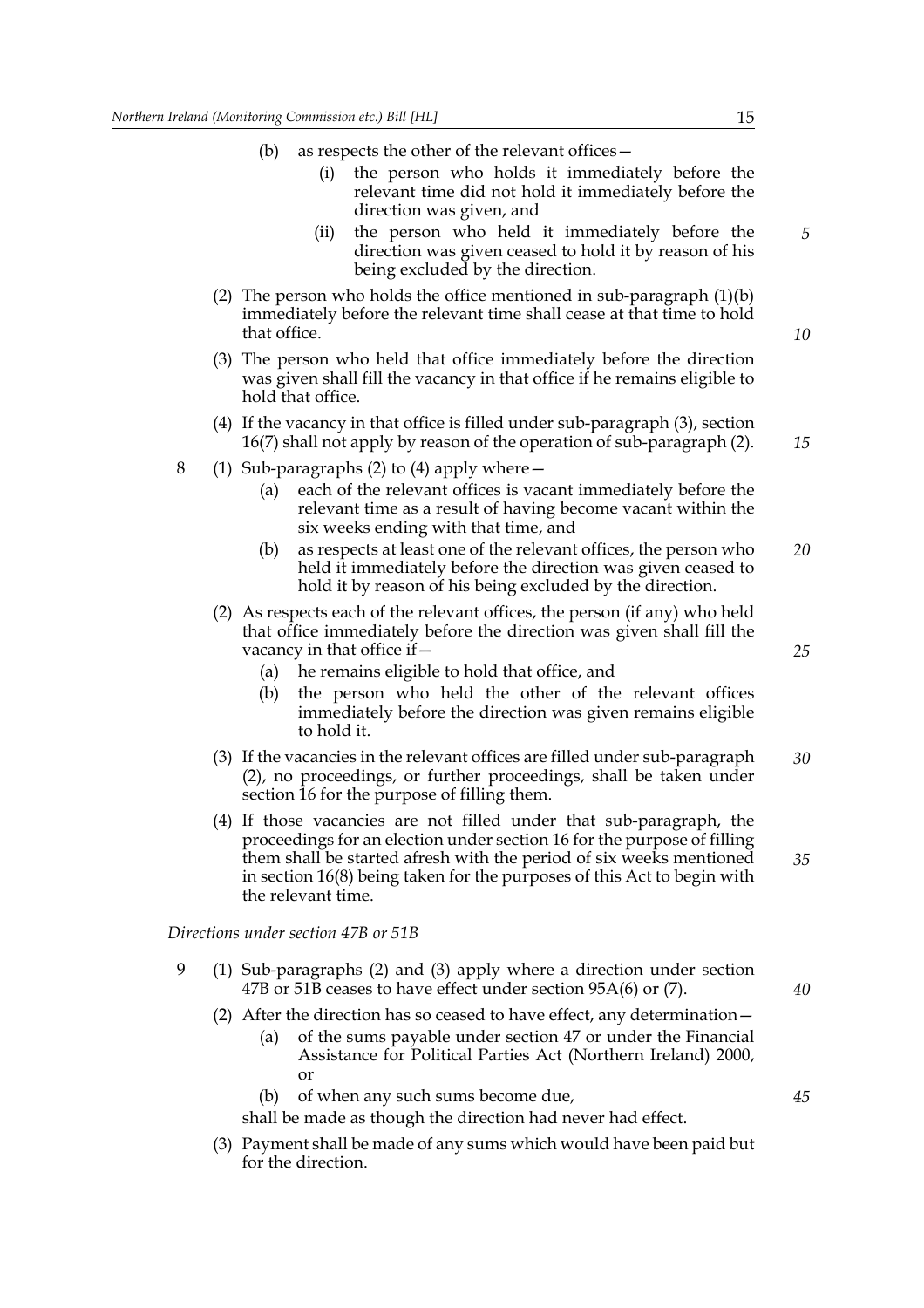#### *General*

- 10 Where a direction under section 30A, 47B or 51B ceases to have effect under section 95A(6) or (7), its so ceasing to have effect does not prejudice—
	- (a) anything done in reliance on the direction while it had effect;
	- (b) the making of a new direction."

#### **11 Secretary of State's duty to prepare reports**

- (1) The Secretary of State shall report on the operation of  $-$ 
	- (a) the agreement mentioned in section 1(1), and
	- (b) so much of this Act as amends the Northern Ireland Act 1998 (c. 47).
- (2) The first report under this section shall be in respect of the period of twelve months beginning with the passing of this Act.
- (3) Subsequent reports under this section shall be in respect of the period of twelve months beginning with the end of the previous reporting period.
- (4) Each report under this section shall be prepared as soon as practicable after the end of the period to which it relates. *15*
- (5) A report under this section shall include any additional information which the Secretary of State thinks it appropriate for the report to include.
- (6) The Secretary of State shall—
	- (a) lay a copy of each report under this section before each House of Parliament, and *20*
	- (b) publish each such report in such manner as he thinks fit.

#### **12 Short title, commencement and repeals**

- (1) This Act may be cited as the Northern Ireland (Monitoring Commission etc.) Act 2003.
- (2) This Act, other than this section, comes into force on such day as the Secretary of State may by order made by statutory instrument appoint, and different days may be so appointed for different purposes.
- (3) Sections 1 to 3 and 11 of this Act, and sections 30A, 47B and 51B of the Northern Ireland Act 1998, shall cease to have effect at the end of such day as the Secretary of State may by order made by statutory instrument appoint.
- (4) An order under subsection (3) may include such consequential provision (including provision amending or repealing an enactment) and such transitional provision as the Secretary of State thinks fit.
- (5) **Nothing in this Act shall impose any charge on the people or on public funds, or vary the amount or incidence of or otherwise alter any such charge in any manner, or affect the assessment, levying, administration or application of any money raised by any such charge.** *35*

*10*

*5*

*25*